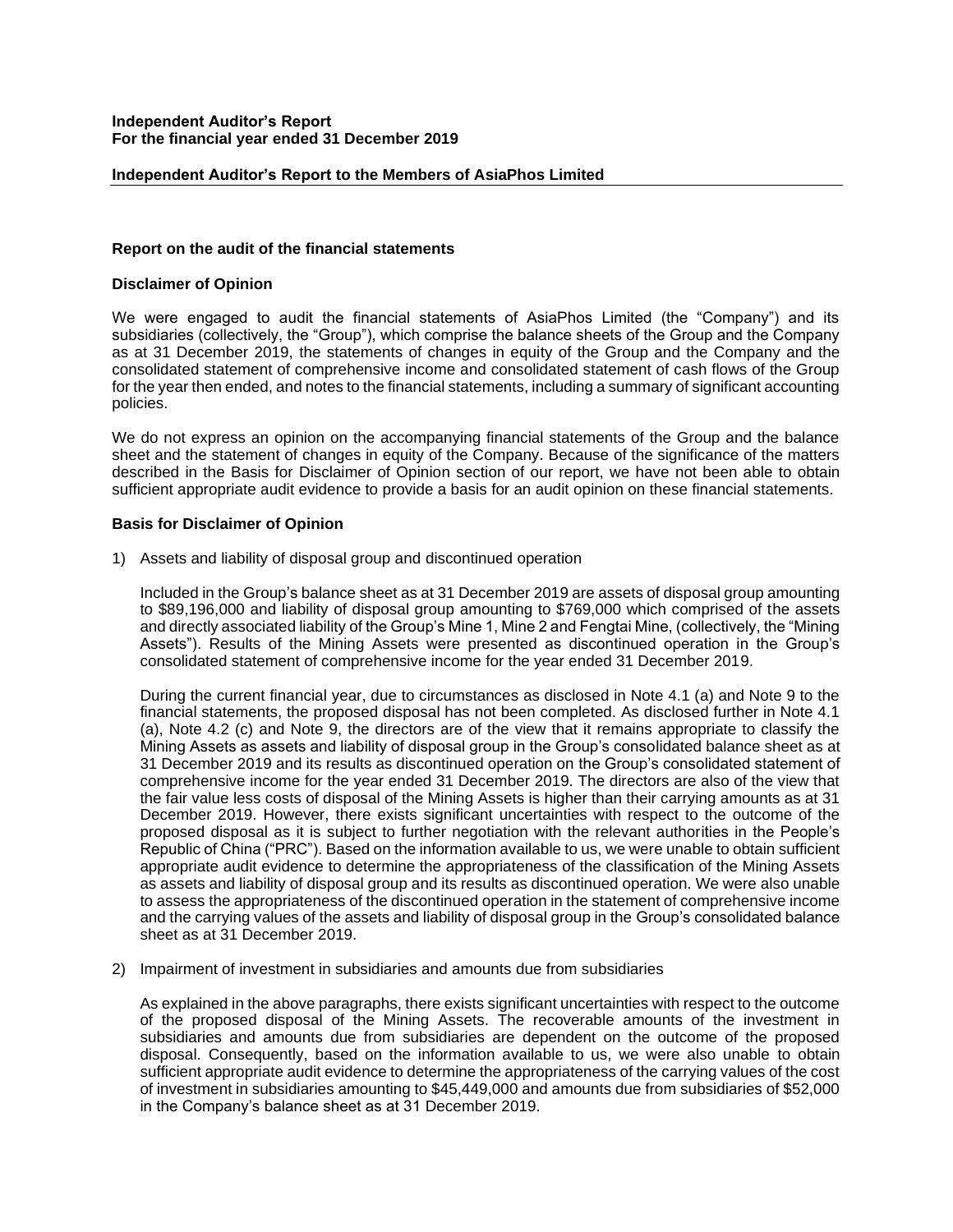#### **Independent Auditor's Report to the Members of AsiaPhos Limited**

# **Basis for Disclaimer of Opinion (cont'd)**

3) Recoverable amount of property, plant and equipment

As disclosed in Note 12 to the financial statements, the Group assessed the recoverable value of the elemental phosphorus ("P4") plant as at 31 December 2019 based on valuation reports prepared by an independent Chinese professional valuer engaged by one of the Group's bankers to determine the value of certain parts of the P4 plant. Based on the value determined by the Chinese professional valuer, an additional impairment charge of \$2,177,000 was recorded. However, we could not obtain the related underlying computations for the valuations performed. As a result, we were unable to obtain sufficient appropriate evidence to satisfy ourselves on the reasonableness of the key assumptions and inputs used in the determination of the recoverable amount of the P4 plant. Consequently, we were unable to assess the appropriateness of the carrying value of P4 plant and the impairment charge recorded during the year.

4) Going concern

As disclosed in Note 2 to the financial statements, the Group incurred a net loss after tax of \$4,389,000. Excluding the assets and liability of the disposal group, the Group's current liabilities exceeded its current assets by \$7,737,000 as at 31 December 2019. These conditions indicate the existence of a material uncertainty which may cast significant doubt on the ability of the Group to continue as a going concern.

The directors have prepared the financial statements on a going concern basis based on the assumptions as disclosed in Note 2 to the financial statements. However, based on the information available to us, we have not been able to obtain sufficient audit evidence to satisfy ourselves as to the appropriateness of the use of the going concern assumption in the preparation of the financial statements.

If the Group is unable to continue in operational existence for the foreseeable future, the Group may be unable to discharge its liabilities in the normal course of business and adjustments may have to be made to reflect the situation that assets may need to be realised other than in the normal course of business and at amounts which could differ significantly from the amounts at which they are currently recorded in the balance sheets. In addition, the Group may have to reclassify non-current assets and liabilities as current assets and liabilities. No such adjustments have been made to these financial statements.